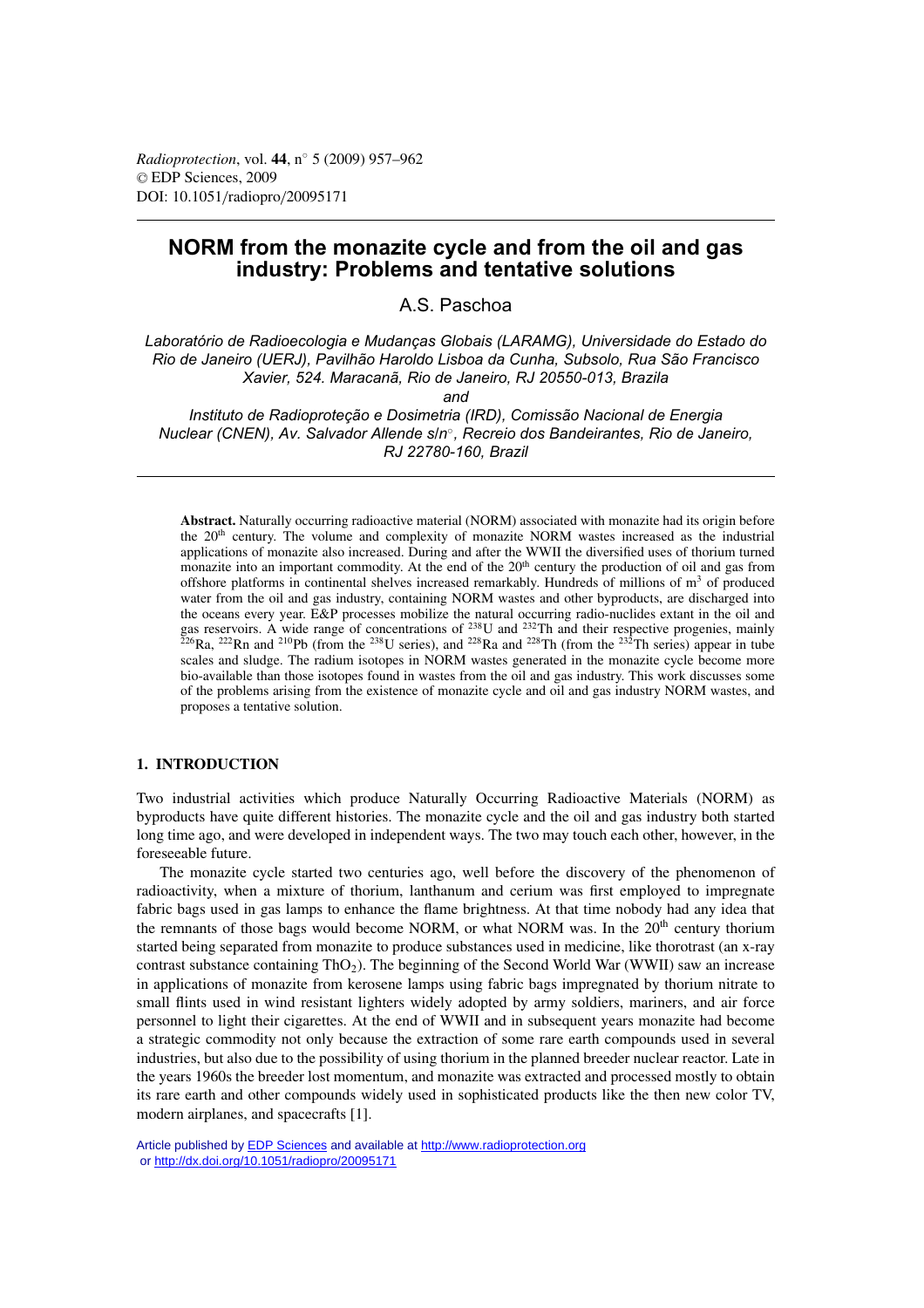#### 958 RADIOPROTECTION

The current oil and gas industry has been established in the last 200 years. An oil well drilled in the United States in middle  $19<sup>th</sup>$  century is usually considered to be the first oil well ever drilled. The  $20<sup>th</sup>$ century saw a remarkable increase in the use of oil and gas. Moreover, the WWII stressed the dramatic importance of the oil and gas reserves, as well as the control of such reserves and the means of E&P.

The main radionuclides which appear in scales are mostly due to the co-precipitation of radium isotopes with barium sulfate added to the production water. However, the ultimate origin of the  $^{226}$ Ra and 228Ra, which appear in those scales is still object of debate. It has been suggested that there is a correlation between the age of petroleum and the  $238$ U and  $232$ Th concentrations found in the organic material from which the petroleum is originated [2]. There is not, however, any experimental data to confirm or not such hypothesis so far.

The monazite cycle leave behind remnants containing NORM with combined <sup>226</sup>Ra plus <sup>228</sup>Ra activities concentrations which reach levels as high as  $10^4$  kBq · kg<sup>-1</sup>. These NORM wastes from the monazite cycle result from grinding and chemical processes, which make these radium isotopes more bio-available than those resulted from non chemical processes [3]. This is the case, for example of the NORM wastes which appear in the oil and gas industry. A wide range of concentrations of  $^{238}$ U and <sup>232</sup>Th and their respective progenies, mainly <sup>226</sup>Ra, <sup>222</sup>Rn and <sup>210</sup>Pb (from the <sup>238</sup>U series), and <sup>228</sup>Ra and 228Th (from the 232Th series) appear in tube scales and sludge. While 226Ra activity concentrations in scales and sludge range from 10 to 1,000 kBq · kg<sup>-1</sup>; for <sup>228</sup>Ra and <sup>228</sup>Th the range is from 1 to 100 kBq · kg−<sup>1</sup> . Radium sulfates are the most common chemical form found in the NORM wastes from the oil and gas industry.

This work will discuss some of the problems arising from the existence of NORM wastes from the monazite cycle and from the oil and gas industry, and will propose some tentative solutions for those problems.

## **2. DATA ON NORM FROM THE MONAZITE CYCLE**

Most of the NORM wastes from the monazite cycle are in the form of cake II (Th and U oxides), better known as "torta II in Portuguese – (or cake II)", and mesothorium (Ba, Ra  $SO<sub>4</sub>$ ). These NORM wastes result from the magnetic separation and chemical processing of monazite concentrates which leads to torta II and mesothorium wastes. In Brazil alone, the officially recorded total volume of wastes produced by the monazite industry until 2001 was about  $10,000 \text{ m}^3$  [4]. The monazite cycle left behind remnants containing NORM wastes (torta II and mesothorium) stored in drums kept in warehouses, concrete silos, and trench. The measured <sup>226</sup>Ra plus <sup>228</sup>Ra activities concentrations in NORM wastes from monazite in Brazil range from  $7 \times 10^3$  to about  $1 \times 10^4$  kBq · kg<sup>-1</sup>. Moreover, NORM wastes such as those have radium isotopes biologically available because of grinding and chemical processes characteristics of the monazite cycle [3].

Attempts have been made to solve the problems resulting from the NORM wastes from the monazite cycle in Brazil and elsewhere, but to no avail [5–7]. One of the problems of the NORM wastes from the monazite cycle is bioavailability, which in the long run tends to have a distinct probability to reach the food chain. In particular, the <sup>226</sup>Ra half-life of  $1.6 \times 10^3$  years poses a long term problem, because of its potential to contaminate surrounding soils and aquifers. Reports of measured external radiation fields of the order of  $1 \mu Gy \cdot h^{-1}$  or less after the remnants of the monazite cycle have been filled with radioactive free sand are not difficult to find. Before any deactivation or dilution in non-radioactive sand, the external radiation levels at the walls of the torta II drums range from  $10^3$  to  $10^4 \mu Gy \cdot h^{-1}$ . Those reports on external radiation levels take into consideration the  $^{228}Ra\ 6.7$  years half-life and the short term shielding effect of non-radioactive sand. However, in the long term  $^{226}$ Ra tends to migrate to the surfaces of the storage matrix. This fact is usually ignored, because the concentration of this radionuclide from the <sup>238</sup>U series in NORM wastes from the monazite cycle is usually one order of magnitude lower than that of <sup>228</sup>Ra. Figure 1 illustrates the decay and ingrowth curves of the activity ratios <sup>228</sup>Th/<sup>226</sup>Ra and  $228Ra/226Ra$ , respectively.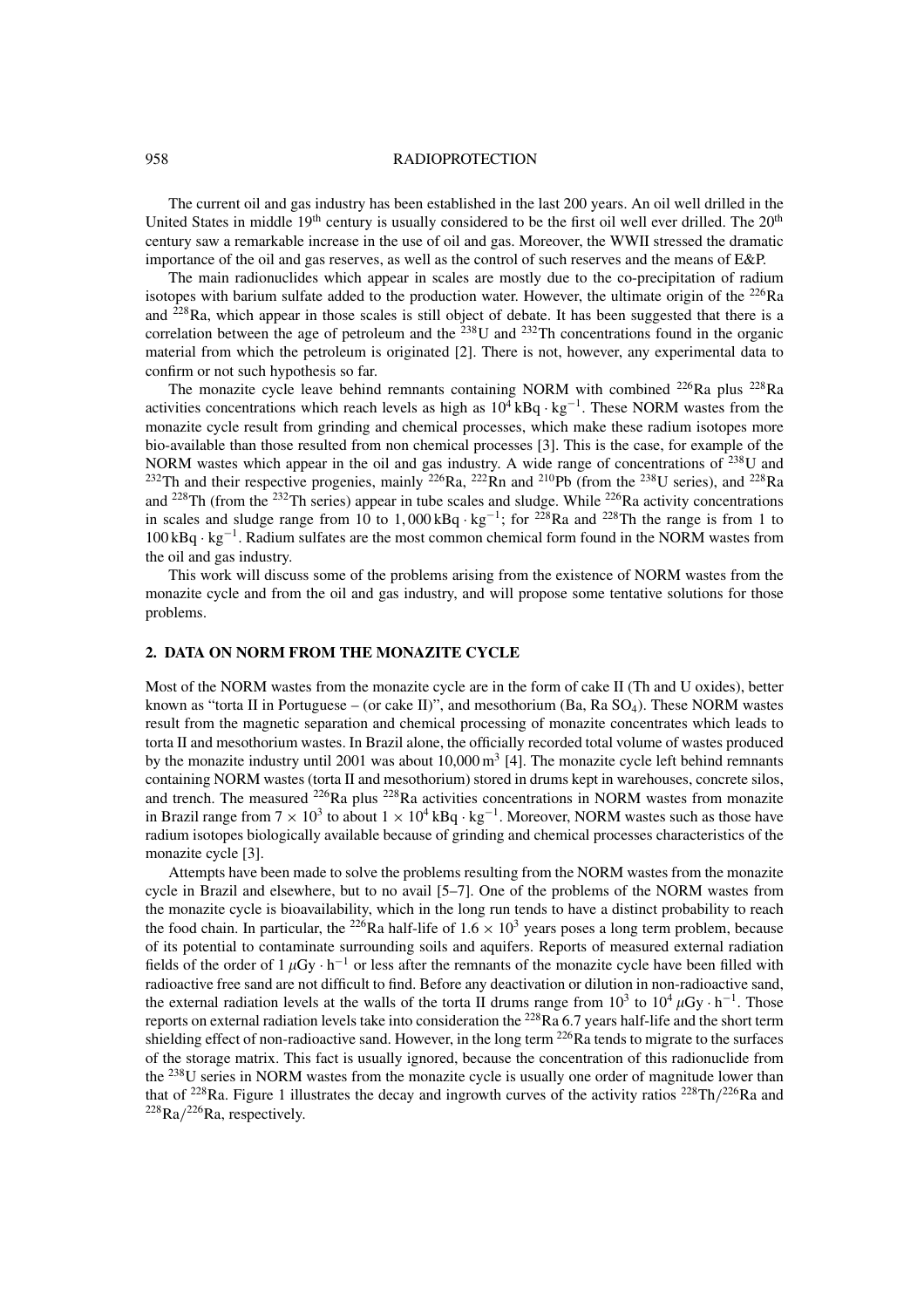#### ECORAD 2008 959



Figure 1. Decay and ingrowth of the activity ratios <sup>228</sup>Th/<sup>226</sup>Ra and <sup>228</sup>Ra/<sup>226</sup>Ra, respectively.

The fact that at the beginning most of the drums and trenches holding Torta II are sealed does not stand the test of time, because the <sup>226</sup>Ra activity in the NORM wastes from the monazite cycle. These NORM wastes from the monazite cycle are seldom maintained under the conditions of a well built and managed radioactive waste repository.

Short term shielding does not solve the long term problem, because of the bioavailability of <sup>226</sup>Ra. The fact that at the beginning most of the drums and trenches holding Torta II are sealed does not stand the test of time. The NORM wastes from the monazite cycle are seldom maintained under the conditions of a well built and managed radioactive waste repository.

Mass increasing with non radioactive material and stabilization of NORM wastes from the monazite cycle containing <sup>226</sup>Ra will be part of the tentative solution which will be examined in the paper, but cannot per se solve the problem.

## **3. DATA ON NORM FROM THE OIL AND GAS INDUSTRY**

A well known consequence of the E&P processes of oil and gas is the mobilization of the parent radionuclides of the natural series 238U and 232Th, as well as those of their respective progenies. Some of those radionuclides become incrusted inside tubes. The incrustations are better known as radioactive scales. The natural radium isotopes  $^{226}Ra$  (from the  $^{238}U$  series) and  $^{228}Ra$  (from the  $^{232}Th$  series) are likely to appear in the mentioned scales and sludge. These radium isotopes are present in the production water and subsequently in scales and sludge much in the same way as the occurrence of  $CaCO<sub>3</sub>$ , BaSO<sub>4</sub> and SrSO4.

Figure 2 shows typical ranges of <sup>226</sup>Ra and <sup>228</sup>Ra in scales and sludge in two South American oil and gas production fields. The 226Ra concentrations cover four orders of magnitude for scale and three for sludge. In the case of <sup>228</sup>Ra the concentrations cover only one order for scale, but four orders for sludge. The data shown in Figure 2 suggests that there is a wide variation of concentrations of both  $^{226}$ Ra and 228Ra in scale and sludge.

The wide range of  $^{226}$ Ra concentrations found in scales and sludge resulting from E&P operations is a common problem to be solved by the oil and gas industry. Some attempts have been made to solve this problem with different degrees of success.

In most cases the dose control enforced by the EC Directive 96/29/Euratom [9] is the *leit motif* which leads to controlling discharges to the marine environment. However, the impact of discharges to the marine environment is quite dependent of the specificity of the water body. Most models used for dose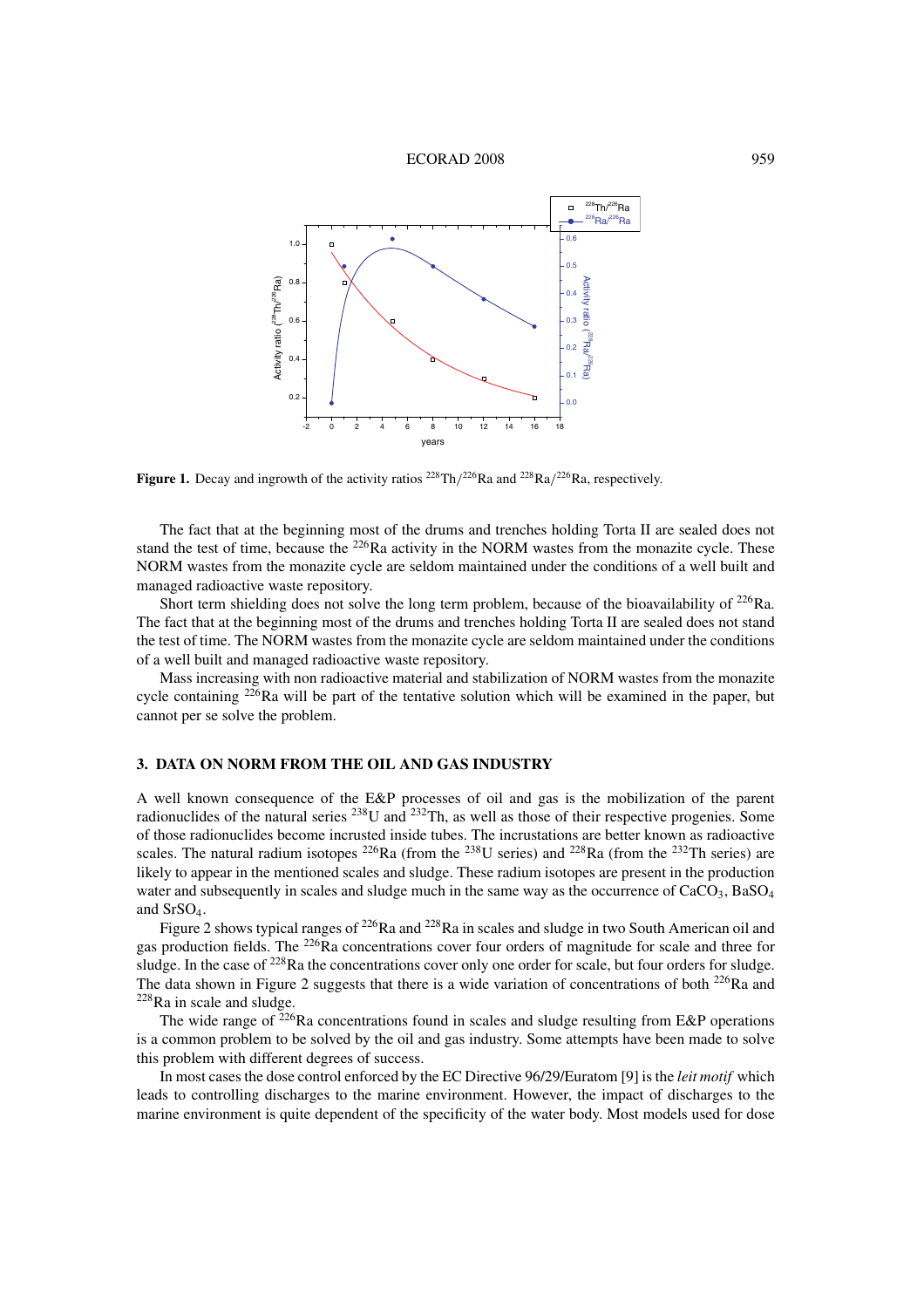## 960 RADIOPROTECTION



**Figure 2.** Typical ranges of <sup>226</sup>Ra (green & red) and <sup>228</sup>Ra (blue) concentrations in scales (1 & 3) and sludge (2 & 4) in two South American oil and gas producing fields. Data taken from references [3] and [8].

estimates related to the discharges of <sup>226</sup>Ra into the marine environment ignore the high concentration factor from water to plankton, which lies between  $10^4$  and  $10^5$  [10]. Models usually underestimate the dose through specific food chains. The practice of discharging substantial amounts of produced water into the sea has been used often, however, due to the high concentration of 226Ra in plankton, this practice may not be a good idea after all.

# **4. A TENTATIVE SOLUTION**

NORM wastes from the monazite cycle containing  $^{226}$ Ra and  $^{228}$ Ra are biologically available and are present in high concentrations. On the other hand, these same radium isotopes in NORM wastes from E&P cover a wide range of concentrations, but are not biologically available because they did not undergo any chemical processing. In view of these facts, a conceptual use of wastes containing  $^{226}Ra$ and 228Ra to make Shielding NORM Brick Blocks (SNBB) was presented elsewhere [3].

The SNBB may be turned into a practical solution for the NORM wastes which appear as byproducts in the monazite cycle, and in the oil and gas industry.

The rationale behind this tentative solution is to turn a high activity concentration <sup>C</sup>*Ra226* into a much lower activity concentration  $C'_{Ra226}$  as illustrated below.

$$
C_{Ra226} > ECL \rightarrow C'_{Ra226} < ECL
$$

where *ECL* is the exempt concentration level.

Let be  $C_i = A_i (Bq)/m(kg)$  the activity concentration with  $i = 1$  for <sup>226</sup>Ra and  $i = 2$  for <sup>228</sup>Ra in incrustation (scale).

If  $C_i > 10$  kBq·kg<sup>-1</sup>, the aim is to achieve a <sup>226</sup>Ra or a <sup>228</sup>Ra concentration  $C'_i < 10$  kBq/kg, after ning the tubes which had <sup>226</sup>Ra or <sup>228</sup>Ra contaminated scales cleaning the tubes which had <sup>226</sup>Ra or <sup>228</sup>Ra contaminated scales.

To do so a mass  $M$  of material (for treatment, dilution and stabilization) is added to the wastes produced after cleaning the tubes to obtain a concentration  $C_i' = A_i/(m + M)$ . Once the concentration  $C' > 10kBa/ka$  is chosen as a goal, the ratio  $M/m$  can be determined, that means the mass M to be  $C_i' < 10 \text{ kBq/kg}$  is chosen as a goal, the ratio  $M/m$  can be determined, that means the mass M to be added to the wastes becomes known. Details of the procedure can be seen elsewhere [3] added to the wastes becomes known. Details of the procedure can be seen elsewhere [3].

Figure 3 shows frequency distributions of the  $^{226}$ Ra and  $^{228}$ Ra activity concentrations in scales before any treatment, as measured in a tube storage site.

After treatment, the corresponding frequency distributions would be as shown in Figure 4.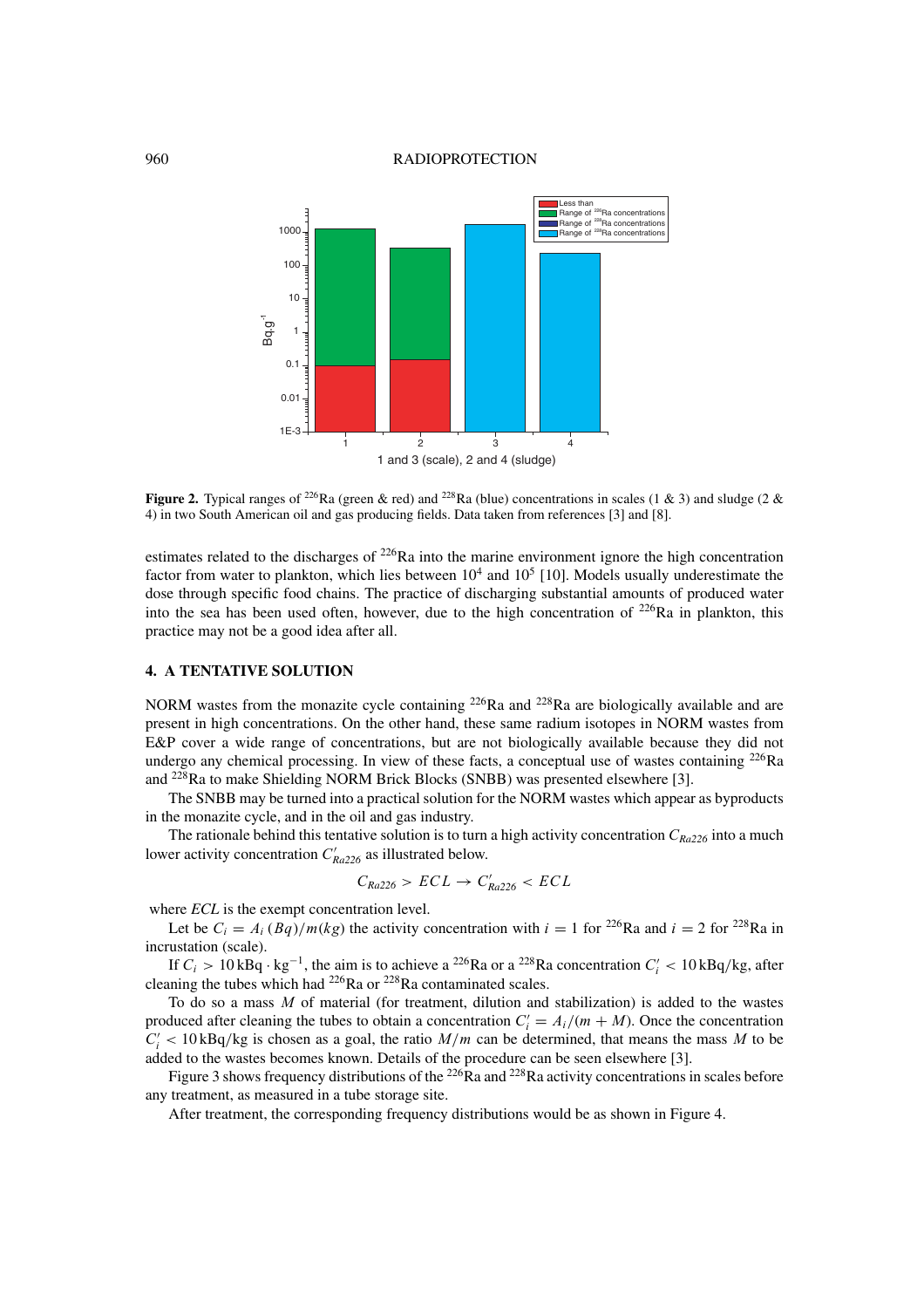#### ECORAD 2008 961



**Figure 3.** Graphs of the frequency distributions of  $^{226}Ra$  and  $^{228}Ra$  activity concentrations in scales before any treatment.



Figure 4. Simulated graphs as the frequency distributions of <sup>226</sup>Ra and <sup>228</sup>Ra activity concentrations shown in Figure 3 would become after treatment.

The concept presented here may be helpful to take care of the NORM wastes (such as radioactive scales and sludge) which will result from cleaning tubes and equipment used in the E&P operations in the oil industry.

## **5. CONCLUSIONS**

The large volume NORM wastes (non-biologically available) from the oil  $\&$  gas industry may be used to decrease the concentration of NORM wastes (biological available) from the monazite industry, after being transformed in SNBB.

The SNBB concept can de used in many different situations, but standardization will facilitate its use as shielding material. Higher radioactive wastes, even from the nuclear industry, can be shielded by SNBB in a low level radioactive repository. The advantages of this tentative solution merit to be further discussed.

## **References**

[1] Paschoa, A.S., The Monazite cycle in Brazil: past, present and future, Actinide Processing Methods and Materials (B. Mishra and W. A. Averill (Eds. 1994) The Minerals, Metals & Materials Society, Pennsylvania, pp. 323–338.